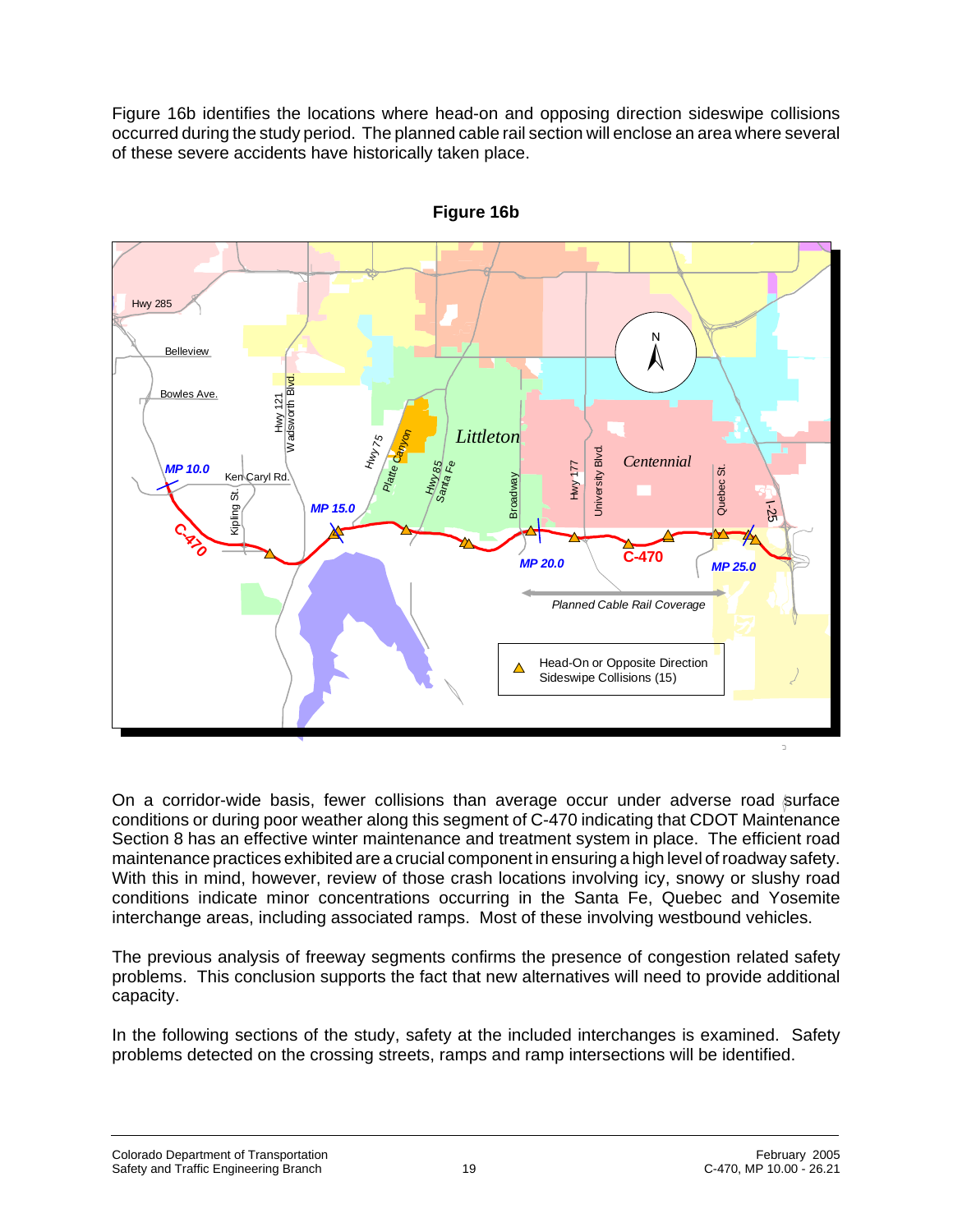## **INTERCHANGE SAFETY**

## *C-470 and Ken Caryl Rd. Interchange*

An accident diagram as well as a chart showing the accident type distribution profile for interchange intersections, ramps and cross road is shown on the following page.

The accident type distribution profile shows that rear end collisions make up most of the accidents at the ramp terminals and on Ken Caryl Rd., accounting for 85% of the total. A significant number of these rear end accidents are occurring in the right turn movement from the southbound (EB C-470) off ramp to westbound Ken Caryl Rd. During the 3 year study period approximately 28 crashes were reported at this location. Improvements such as extended acceleration lanes on Ken Caryl Rd. can help moderate the incidence of these accidents. Ensuring optimum visibility from the intersection to the east can also help curtail the tendency for drivers to start and then unexpectedly stop to clear traffic.

Five broadside collisions are noted at the east side ramp terminal. At this location, east bound drivers are occasionally running through a red signal indication resulting in a crash with northbound drivers turning onto Ken Caryl from the westbound C-470 off ramp. Ensuring optimum visibility of the eastbound traffic signal for approaching vehicles can help reduce the incidence of these crashes.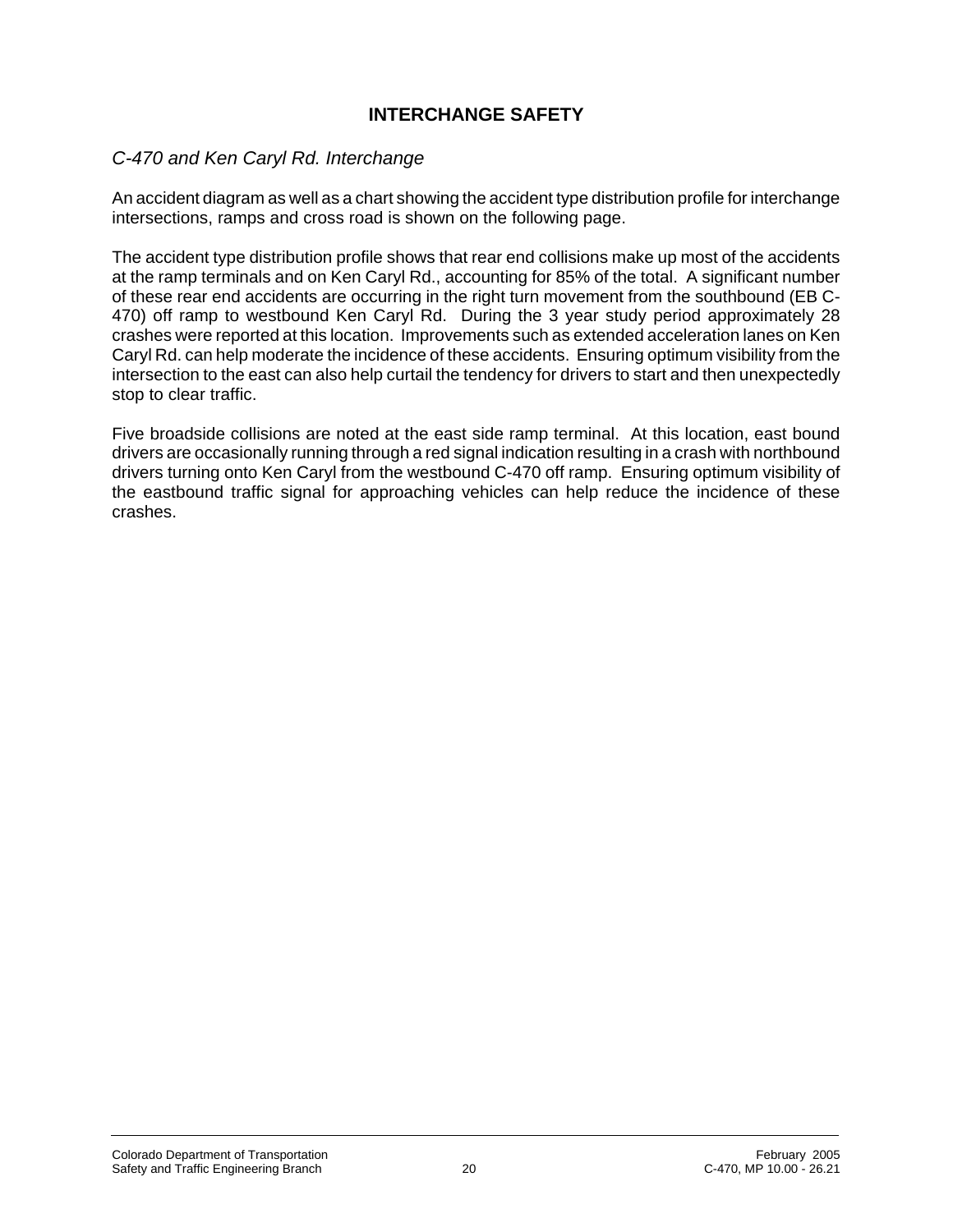## C-470 & Ken Caryl Rd. Interchange